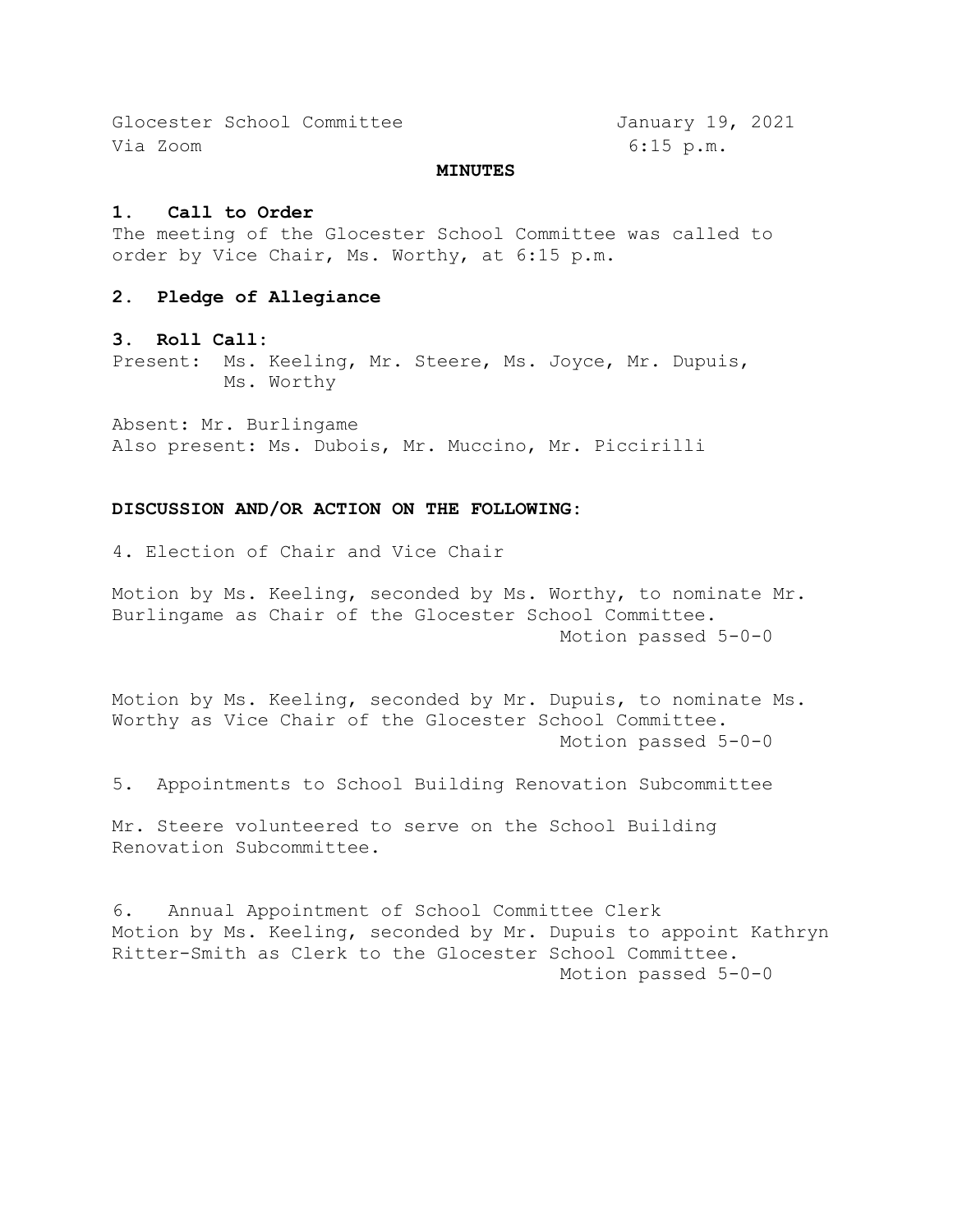## **7. Approval of Minutes**

Motion by Ms. Keeling, seconded by Mr. Steere, to approve the minutes from the December 15, 2020 School Committee meeting as presented.

Motion passed 4-0-1 with Mr. Dupuis abstaining

## **8. Approval of Bills**

Motion by Ms. Keeling, seconded by Ms. Joyce, to approve the Check Register dated December 31, 2020 in the amount of \$339,258.45.

Motion passed 5-0-0

# **9. Superintendent's Report – No report** Informational

## **10. Finance Director's Report**

There were no questions on Mr. Muccino's written report.

#### 11. **Town Council Update**

No report.

## **12. Annual Posting for Superintendent's Position**

Motion by Ms. Keeling, seconded by Ms. Joyce, to advertise for the superintendent's position as has been done in the past. Motion passed 5-0-0

#### **13. Approval of School Committee Meeting Dates for 2021**

Motion by Ms. Keeling, seconded by Mr. Steere, to approve the 2021 school committee meetings dates as presented. Motion passed 5-0-0

#### **14. Review of 2021-2022 Preliminary Budget**

There was a discrepancy with numbers in the budget. Mr. Muccino will research the figures and review with the Budget Subcommittee when they meet again.

## **15. Vote to Approve Fund Balance for the 2020 Fiscal Year**

Motion by Ms. Keeling, seconded by Ms. Joyce, to approve assigning fund balance for the 2020 fiscal year as recommended by the Business Manager and Superintendent.

Motion passed 5-0-0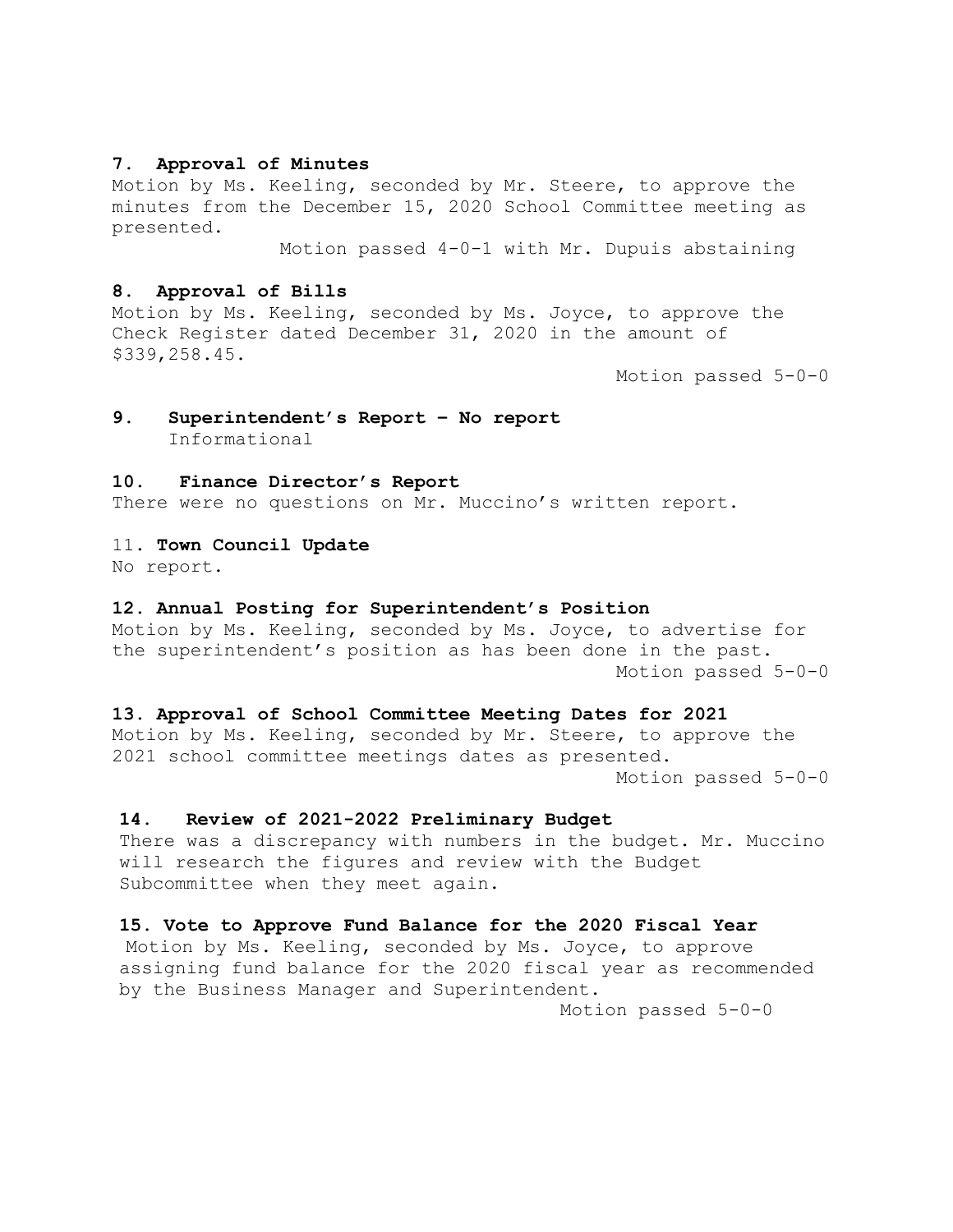## **16. Revisions to Long and Short-Term Substitute Teacher Policy – 2nd Reading**

Motion by Ms. Keeling, seconded by Ms. Worthy, to approve the revisions to the Long and Short-Term Substitute Teacher Policy as a 2nd Reading

Motion passed 5-0-0

# **17. Revisions to Rate of Pay for Substitute Classified Employees Policy- 2nd Reading**

Motion by Ms. Keeling, seconded by Ms. Joyce, to approve the revisions to the Rate of Pay for Substitute Classified Employees Policy as a 2nd Reading.

Motion passed 5-0-0

## **18. Approval of Hopkins Transportation Contract**

Motion by Ms. Keeling, seconded by Ms. Joyce, to amend Section B(1) of the Hopkins Transportation contract base price representing 7 elementary routes, 11 regional routes, and no late buses - for the 2020-21 school year, as recommended by the Superintendent and Business Manager.

Motion passed 5-0-0

# **19. Seek to Convene to Executive Session per General Laws 42- 26-5(a) (2) Job Performance of an Individual-Administrator Contract-Superintendent**

Motion by Ms. Worthy, seconded by Ms. Keeling, to Convene to Executive Session per General Laws 42-26-5(a) (2) Job Performance of an Individual-Administrator Contract - Superintendent

Motion passed 5-0-0

## **20. Reconvene to Open Session**

**21. Vote to Seal the Minutes of Executive Session** Motion by Ms. Keeling, seconded by Ms. Joyce, to seal the minutes of Executive Session.

Motion passed 5-0-0

Ms. Worthy announced that in Executive Session the committee discussed the Job Performance of an Individual-Administrator Contract-Superintendent. No votes were taken.